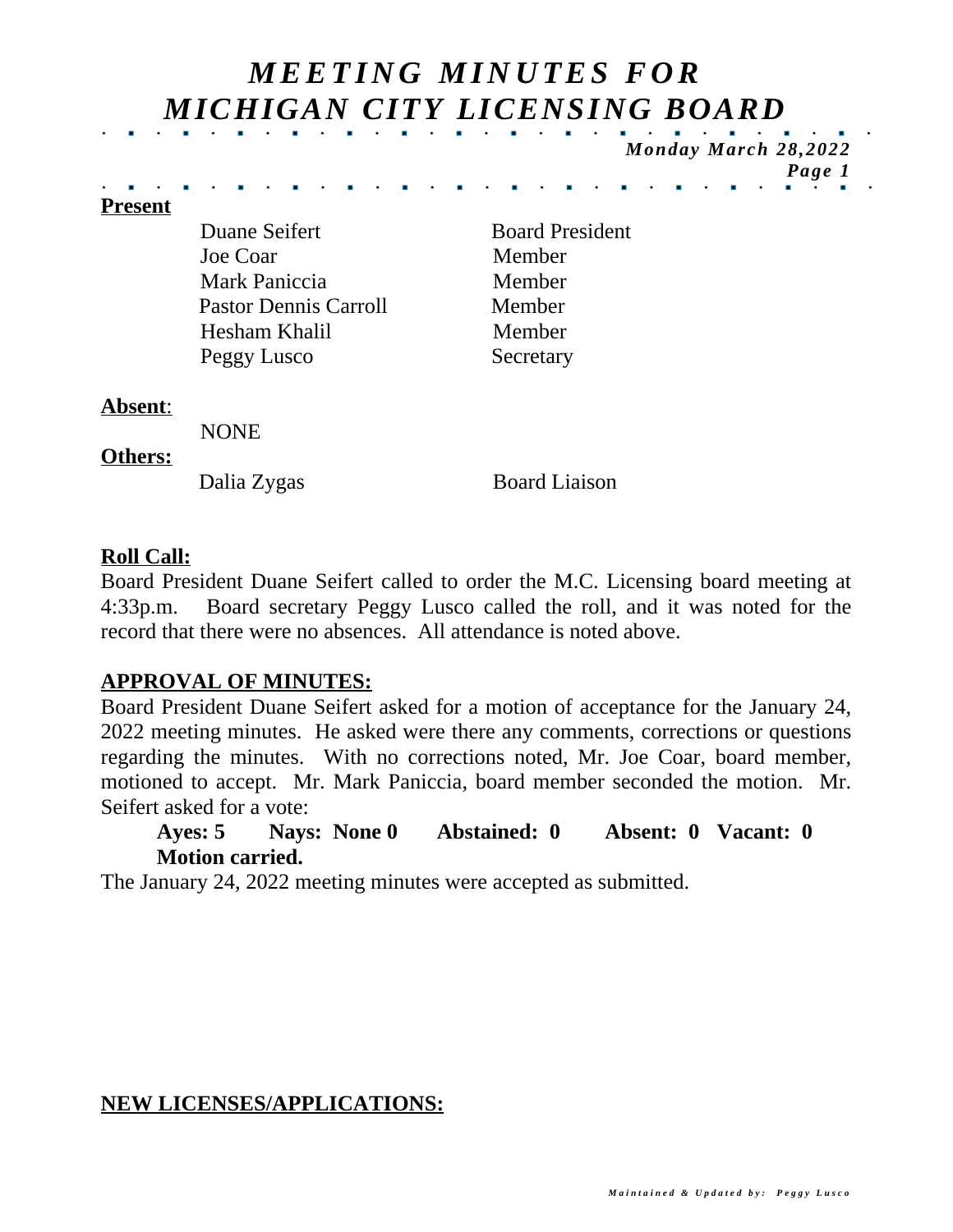# *M EETI N G M I N U TES F O R MICHIGAN CITY LICENSING BOARD*

*Monday March 28,2022 Page 2*

and the company of the company of the  $\sim$   $\sim$ Mr. Noel Carlson of Noel Carson Contracting submitted his application for an HVAC License. After a brief review of Mr. Carlson's application, the board APPROVED his request. Mr. Hesham Khalil motioned to accept. Pastor Dennis Carroll seconded the motion. Mr. Seifert asked for a vote:

**Ayes: 5 Nays: 0 Abstained: 0 Absent: 0 Vacant: 0 Motion carried.**

Mr. Eric Gann of Gann Mechanical submitted his application for an HVAC License. After a brief review of Mr. Gann's application, the board APPROVED his request. Mr. Joe Coar motioned to accept. Pastor Dennis Carroll seconded the motion. Mr. Seifert asked for a vote:

**Ayes: 5 Nays: 0 Abstained: 0 Absent: 0 Vacant: 0 Motion carried.**

Mr. Nathan Scheffers of AAA Services, Inc. submitted his application for an HVAC License. After a brief review of Mr. Scheffers application, the board APPROVED his request. Mr. Hesham Khalil motioned to accept. Mr. Mark Paniccia seconded the motion. Mr. Seifert asked for a vote:

**Ayes: 5 Nays: 0 Abstained: 0 Absent: 0 Vacant: 0 Motion carried**

Mr. David Fischer of NWI Generator Group LLC submitted his application for an Electrical License. After a brief review of Mr. Fischer's application, the board APPROVED his request. Mr. Hesham Khalil motioned to accept. Mr. Joe Coar seconded the motion. Mr. Seifert asked for a vote:

**Ayes: 5 Nays: 0 Abstained: 0 Absent: 0 Vacant: 0 Motion carried**

Mr. Pawel Lagoda of Triad Assoc. Inc. dba Conorida-Triad submitted his application for an Electrical License. After a brief review of Mr. Lagoda's application, the board APPROVED his request PENDING additional letter of reference. Mr. Mark Paniccia motioned to accept. Mr. Joe Coar seconded the motion. Mr. Seifert asked for a vote:

### **Ayes: 5 Nays: 0 Abstained: 0 Absent: 0 Vacant: 0 Motion carried**

# **OLD BUSINESS:**

Discussion held on recording and meeting location.